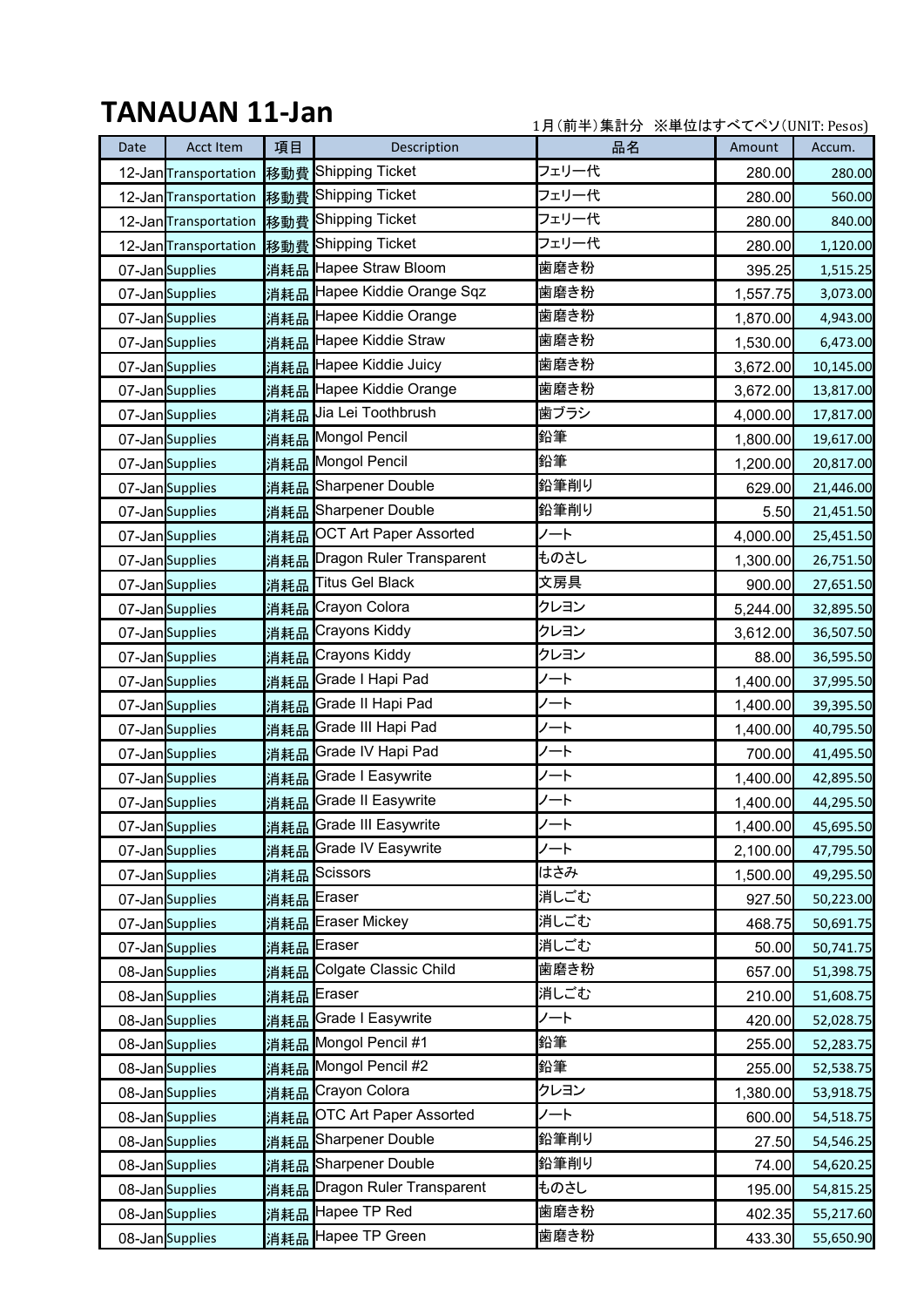| 08-Jan Supplies |                                   |     | 消耗品 Hapee TP KD SB                            | 歯磨き粉        | 34.00     | 55,684.90         |
|-----------------|-----------------------------------|-----|-----------------------------------------------|-------------|-----------|-------------------|
| 08-Jan Supplies |                                   |     | 消耗品 Hapee TP TUT                              | 歯磨き粉        | 578.00    | 56,262.90         |
| 08-Jan Supplies |                                   |     | 消耗品 Hapee Tpaste Blue                         | 歯磨き粉        | 464.25    | 56,727.15         |
|                 | 08-Jan Transportation             |     | 移動費 Parking                                   | パーキング       | 20.00     | 56,747.15         |
| 08-Jan Supplies |                                   |     | <mark>消耗品</mark> Hots W/ Yarn                 | 文房具         | 1,780.00  | 58,527.15         |
| 08-Jan Supplies |                                   |     | <mark>消耗品</mark> Topline 80's Writing         | 文房具         | 6,228.00  | 64,755.15         |
| 08-Jan Supplies |                                   |     | 消耗品 Scissors Small                            | はさみ         | 2,090.00  | 66,845.15         |
| 08-Jan Supplies |                                   |     | 消耗品 Keats Col. Expd. Em. Lg. W/ Handle        | 文房具         | 21,620.00 | 88,465.15         |
| 08-Jan Supplies |                                   |     | 消耗品 Pencil Case Plastic                       | ペンケース       | 5,060.00  | 93,525.15         |
|                 | 10-Jan Transportation             |     | 移動費 Cargo Ticket                              | 貨物料(バン)     | 300.00    | 93,825.15         |
|                 |                                   |     | 10-Jan Transportation 移動費 Terminal Fee Ticket | ターミナルフィーワゴン | 129.00    | 93,954.15         |
|                 | 12-Jan Transportation 移動費         |     | Cargo Ticket                                  | 貨物料(バス)     | 2,900.00  | 96,854.15         |
|                 | 12-Jan Transportation             |     | 移動費 Terminal Fee Ticket                       | ターミナルフィーバス  | 129.00    | 96,983.15         |
|                 | 12-Jan Transportation             | 移動費 | Cargo Ticket                                  | 貨物料(バス)     | 2,900.00  | 99,883.15         |
|                 | 12-Jan Transportation 移動費         |     | Citi Hotel Hilongos                           | 宿泊3名        | 5,400.00  | 105,283.15        |
|                 |                                   |     | 09-Jan Transportation 移動費 Terminal Fee Ticket | 通行料         | 168.00    | 105,451.15        |
|                 |                                   |     | 09-Jan Transportation 杨動費 Terminal Fee Ticket | 通行料         | 168.00    | 105,619.15        |
|                 | 09-Jan Transportation             |     | 移動費 Parking                                   | パーキング       | 10.00     | 105,629.15        |
|                 | 09-Jan Transportation             |     | 移動費 Parking                                   | パーキング       | 10.00     | 105,639.15        |
|                 | 09-Jan Transportation 移動費 Parking |     |                                               | パーキング       | 10.00     | 105,649.15        |
|                 | 09-Jan Transportation 移動費 Parking |     |                                               | パーキング       | 10.00     | 105,659.15        |
|                 | 10-Jan Transportation 移動費 Parking |     |                                               | パーキング       | 10.00     | 105,669.15        |
|                 | 09-Jan Transportation             |     | 移動費 Parking                                   | パーキング       | 10.00     | 105,679.15        |
|                 | 07-Jan Transportation             |     | 移動費 Roble Shippig Inc                         | ワゴン往路       | 2,900.00  | 108,579.15        |
|                 |                                   |     | 07-Jan Transportation 杨動費 Roble Shippig Inc   | バス往路        | 3,650.00  | 112,229.15        |
|                 |                                   |     | 07-JanTransportation 移動費 Roble Shippig Inc    | バス復路        | 3,650.00  | 115,879.15        |
|                 |                                   |     | 07-JanTransportation 杨動費 Roble Shippig Inc    | ワゴン復路       | 2,900.00  | 118,779.15        |
|                 |                                   |     | 10-Jan Transportation 格動費 Terminal Fee Ticket | ターミナルフィーワゴン | 380.00    | 119,159.15        |
|                 |                                   |     | 10-JanTransportation 移動費 Shipping Ticket      | フェリー代       |           | 380.00 119,539.15 |
|                 |                                   |     | 10-Jan Transportation  移動費 Shipping Ticket    | フェリー代       | 380.00    | 119,919.15        |
|                 |                                   |     | 10-Jan Transportation 移動費 Shipping Ticket     | フェリー代       | 380.00    | 120,299.15        |
|                 | 11-Jan Transportation 移動費         |     | Shipping Ticket                               | フェリー代       | 380.00    | 120,679.15        |
|                 | 11-Jan Transportation             |     | 移動費 Shipping Ticket                           | フェリー代       | 380.00    | 121,059.15        |
|                 | 11-Jan Transportation             | 移動費 | Shipping Ticket                               | フェリー代       | 380.00    | 121,439.15        |
|                 | 11-Jan Transportation             |     | 移動費 Shipping Ticket                           | フェリー代       | 380.00    | 121,819.15        |
|                 | 11-Jan Transportation             | 移動費 | Shipping Ticket                               | フェリー代       | 380.00    | 122,199.15        |
|                 | 11-JanTransportation              | 移動費 | Shipping Ticket                               | フェリー代       | 380.00    | 122,579.15        |
|                 | 11-Jan Transportation             |     | 移動費 Shipping Ticket                           | フェリー代       | 380.00    | 122,959.15        |
|                 | 11-Jan Transportation             | 移動費 | Shipping Ticket                               | フェリー代       | 380.00    | 123,339.15        |
|                 | 09-Jan Transportation             |     | 移動費 Shipping Ticket                           | フェリー代       | 100.00    | 123,439.15        |
|                 | 09-Jan Transportation             |     | 移動費 Terminal Fee Ticket                       | ターミナルフィーバス  | 168.00    | 123,607.15        |
|                 | 09-Jan Transportation             | 移動費 | <b>Terminal Fee Ticket</b>                    | ターミナルフィーワゴン | 168.00    | 123,775.15        |
|                 | 09-Jan Transportation             |     | 移動費 Terminal Fee Ticket                       | ターミナルフィー    | 10.00     | 123,785.15        |
|                 | 09-Jan Transportation             | 移動費 | <b>Terminal Fee Ticket</b>                    | ターミナルフィー    | 10.00     | 123,795.15        |
|                 | 09-Jan Transportation             | 移動費 | <b>Terminal Fee Ticket</b>                    | ターミナルフィー    | 10.00     | 123,805.15        |
|                 | 09-Jan Transportation             | 移動費 | Terminal Fee Ticket                           | ターミナルフィー    | 10.00     | 123,815.15        |
|                 | 09-Jan Transportation 移動費         |     | <b>Terminal Fee Ticket</b>                    | ターミナルフィー    | 10.00     | 123,825.15        |
|                 |                                   |     | 09-Jan Transportation 杨動費 Terminal Fee Ticket | ターミナルフィー    | 10.00     | 123,835.15        |
|                 |                                   |     |                                               |             |           |                   |